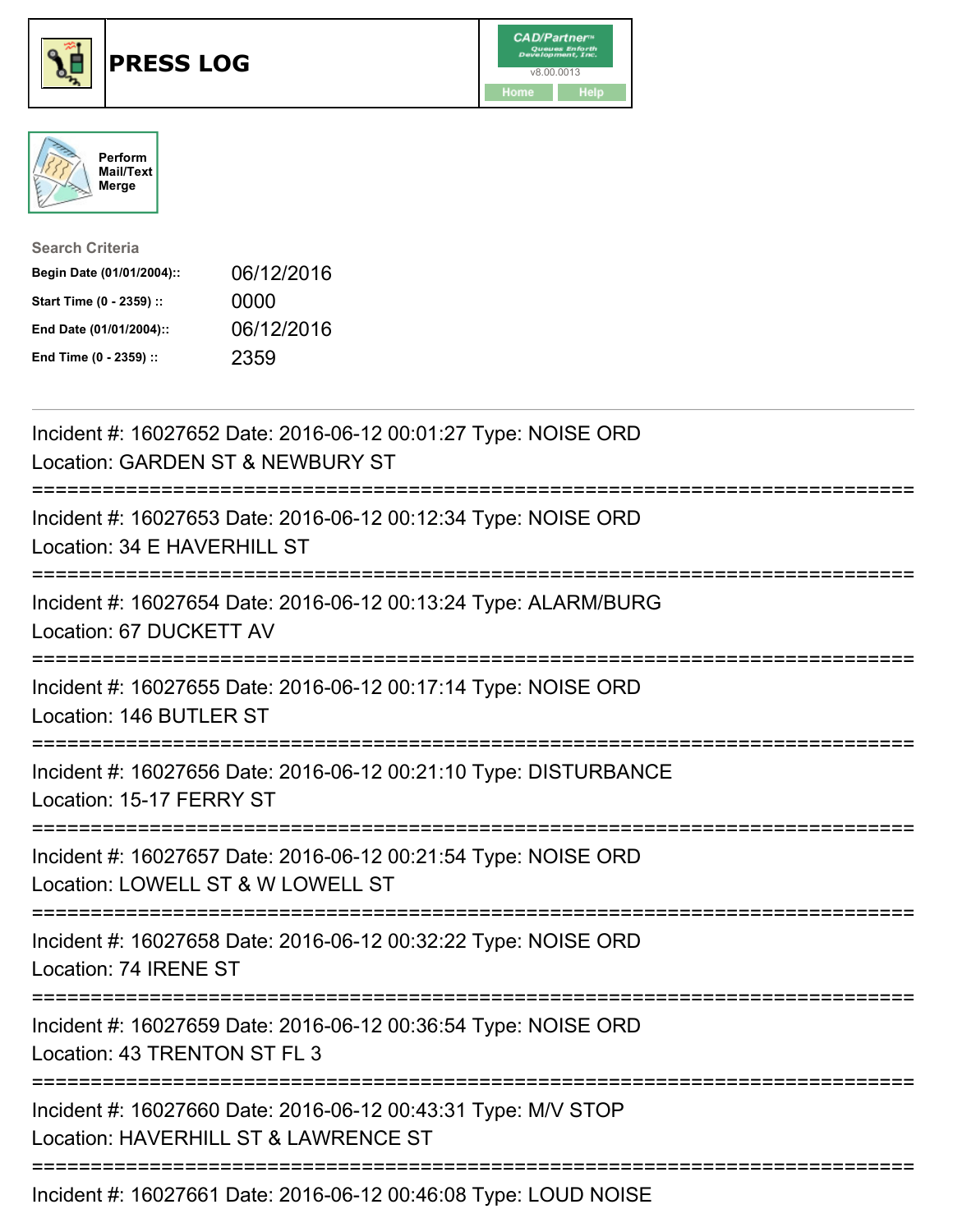| Location: 25 IRENE ST                                                                                                                        |
|----------------------------------------------------------------------------------------------------------------------------------------------|
| Incident #: 16027662 Date: 2016-06-12 00:47:38 Type: NOISE ORD<br>Location: 107 ARLINGTON ST                                                 |
| Incident #: 16027663 Date: 2016-06-12 00:58:45 Type: M/V STOP<br>Location: ALDER ST & HAMPSHIRE ST<br>====================================== |
| Incident #: 16027664 Date: 2016-06-12 01:02:11 Type: NOISE ORD<br>Location: 146 BUTLER ST<br>-----------------------------------             |
| Incident #: 16027665 Date: 2016-06-12 01:03:37 Type: NOISE ORD<br>Location: 15 EASTON ST FL 3                                                |
| Incident #: 16027666 Date: 2016-06-12 01:04:09 Type: NOISE ORD<br>Location: 290 JACKSON ST                                                   |
| Incident #: 16027667 Date: 2016-06-12 01:06:21 Type: NOISE ORD<br>Location: GARDEN ST & NEWBURY ST                                           |
| Incident #: 16027668 Date: 2016-06-12 01:09:44 Type: MEDIC SUPPORT<br>Location: TACO BELL / 79 WINTHROP AV                                   |
| Incident #: 16027669 Date: 2016-06-12 01:12:17 Type: MV/BLOCKING<br>Location: 4 WOODLAND ST                                                  |
| Incident #: 16027670 Date: 2016-06-12 01:19:37 Type: AUTO ACC/PI<br>Location: CHIMI TRUCK / 610 ESSEX ST                                     |
| Incident #: 16027671 Date: 2016-06-12 01:23:57 Type: DISTURBANCE<br>Location: MAKARENA RESTAURANT / 150 COMMON ST                            |
| Incident #: 16027672 Date: 2016-06-12 01:25:17 Type: AUTO ACC/UNK PI<br>Location: 52 OSGOOD ST                                               |
| Incident #: 16027673 Date: 2016-06-12 01:28:17 Type: NOISE ORD<br>Location: 34 E HAVERHILL ST                                                |
| Incident #: 16027674 Date: 2016-06-12 01:30:09 Type: DISORDERLY<br>Location: 360 BROADWAY                                                    |
| Incident #: 16027675 Date: 2016-06-12 01:31:17 Type: NOISE ORD                                                                               |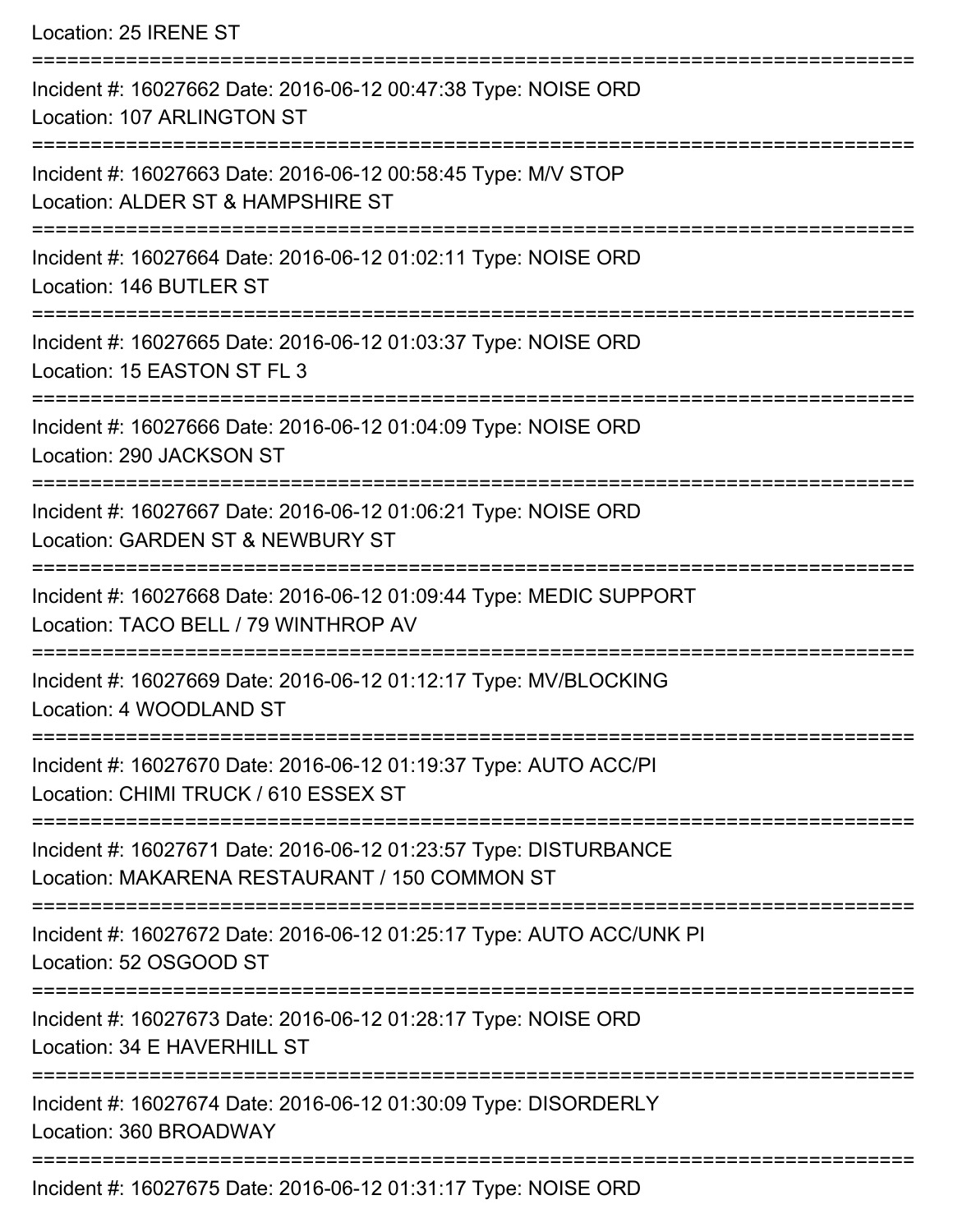| Incident #: 16027676 Date: 2016-06-12 01:44:25 Type: NOISE ORD<br><b>Location: LESLIE ST</b>               |
|------------------------------------------------------------------------------------------------------------|
| Incident #: 16027677 Date: 2016-06-12 01:59:18 Type: NOISE ORD<br>Location: 141 AMESBURY ST                |
| Incident #: 16027678 Date: 2016-06-12 02:01:09 Type: FIGHT<br>Location: 53 BELLEVUE ST                     |
| Incident #: 16027679 Date: 2016-06-12 02:10:27 Type: DISTURBANCE<br>Location: 364 ANDOVER ST FL 3          |
| Incident #: 16027680 Date: 2016-06-12 02:23:07 Type: MV/BLOCKING<br>Location: 31 S BOWDOIN ST              |
| Incident #: 16027681 Date: 2016-06-12 02:30:08 Type: DISORDERLY<br>Location: 350 PROSPECT ST               |
| Incident #: 16027682 Date: 2016-06-12 02:31:22 Type: NOISE ORD<br>Location: 9 SAXONIA AV FL 2              |
| Incident #: 16027683 Date: 2016-06-12 02:33:50 Type: DISTURBANCE<br>Location: GEMELAS MARKET / 54 UNION ST |
| Incident #: 16027684 Date: 2016-06-12 02:37:04 Type: DISTURBANCE<br>Location: BROADWAY & HAVERHILL ST      |
| Incident #: 16027685 Date: 2016-06-12 02:39:39 Type: DISORDERLY<br>Location: GROVE ST & HIGH ST            |
| Incident #: 16027686 Date: 2016-06-12 02:41:33 Type: DISORDERLY<br>Location: 36 MILTON ST                  |
| Incident #: 16027687 Date: 2016-06-12 02:45:12 Type: NOISE ORD<br>Location: 48 SARATOGA ST                 |
| Incident #: 16027688 Date: 2016-06-12 02:49:01 Type: M/V STOP<br>Location: PARKER ST & SALEM ST            |
| Incident #: 16027689 Date: 2016-06-12 02:53:28 Type: M/V STOP                                              |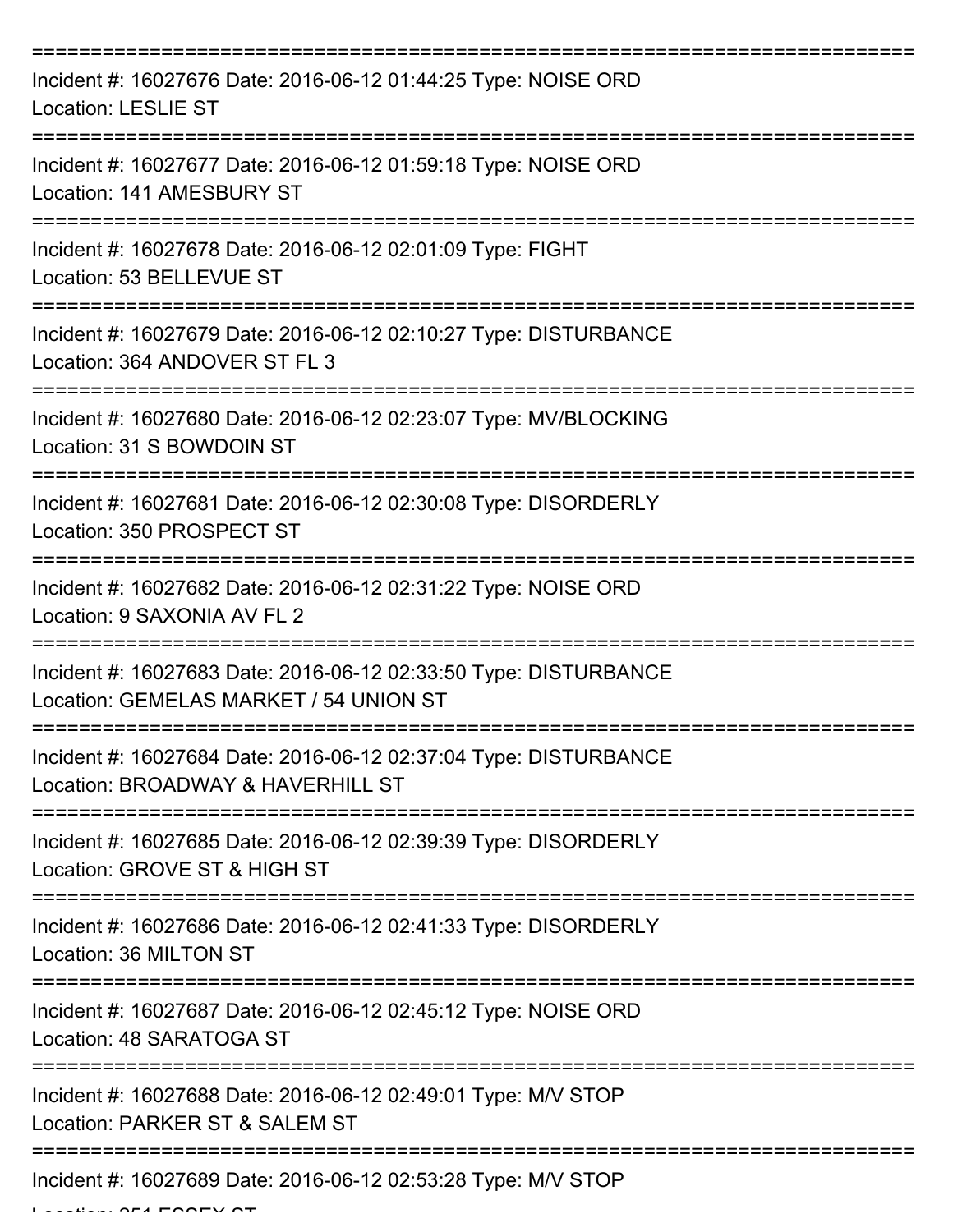| Incident #: 16027690 Date: 2016-06-12 02:54:07 Type: M/V STOP<br>Location: 90 LOWELL ST                         |
|-----------------------------------------------------------------------------------------------------------------|
| Incident #: 16027691 Date: 2016-06-12 02:54:11 Type: M/V STOP<br>Location: AVON ST & BRUCE ST                   |
| Incident #: 16027692 Date: 2016-06-12 02:58:20 Type: M/V STOP<br>Location: EXETER ST & WINTHROP AV              |
| Incident #: 16027693 Date: 2016-06-12 02:58:56 Type: M/V STOP<br>Location: PARKER ST & SALEM ST                 |
| Incident #: 16027694 Date: 2016-06-12 03:00:16 Type: M/V STOP<br>Location: 36 MILTON ST                         |
| Incident #: 16027695 Date: 2016-06-12 03:13:20 Type: BUILDING CHK<br>Location: 206 AMESBURY ST                  |
| Incident #: 16027696 Date: 2016-06-12 03:16:32 Type: M/V STOP<br><b>Location: MANCHESTER ST</b>                 |
| Incident #: 16027697 Date: 2016-06-12 03:23:45 Type: NOISE ORD<br>Location: 112 MARSTON ST #405                 |
| Incident #: 16027698 Date: 2016-06-12 03:29:01 Type: BUILDING CHK<br>Location: GUILMETTE SCHOOL / 80 BODWELL ST |
| Incident #: 16027699 Date: 2016-06-12 03:33:22 Type: BUILDING CHK<br>Location: 1 COMMONWEALTH DR                |
| Incident #: 16027701 Date: 2016-06-12 03:44:39 Type: FIGHT<br>Location: HAVERHILL ST & JACKSON ST               |
| Incident #: 16027700 Date: 2016-06-12 03:44:47 Type: BUILDING CHK<br><b>Location: ANDOVER ST</b>                |
| Incident #: 16027702 Date: 2016-06-12 03:50:34 Type: BUILDING CHK<br>Location: 349 LAWRENCE ST                  |
| Incident #: 16027704 Date: 2016-06-12 03:52:31 Type: BUILDING CHK                                               |

Location: 00 WINITHDOD AV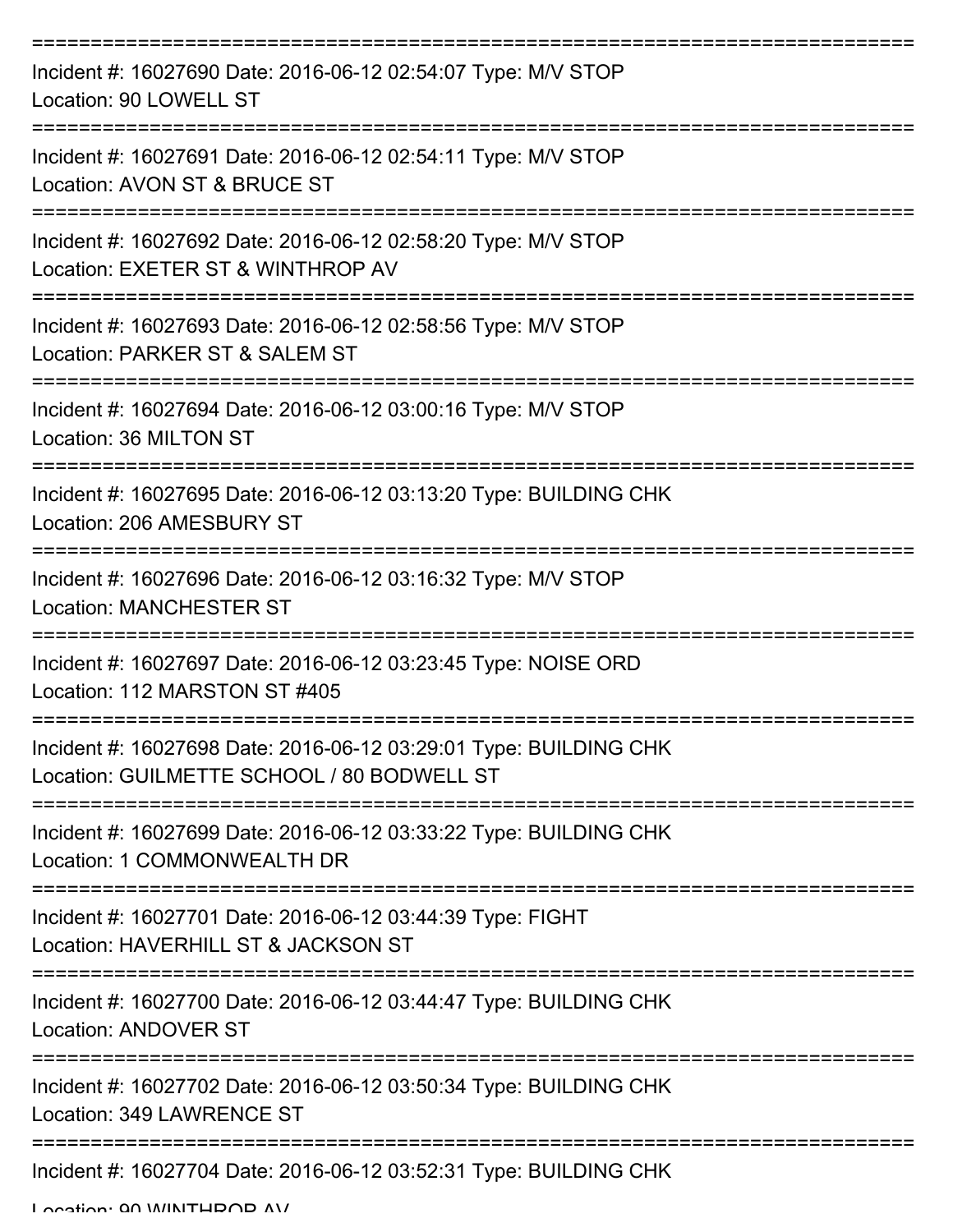| Incident #: 16027703 Date: 2016-06-12 03:54:05 Type: BUILDING CHK<br>Location: SABANETA MULTISERVICES / 228 HAMPSHIRE ST |
|--------------------------------------------------------------------------------------------------------------------------|
| Incident #: 16027705 Date: 2016-06-12 03:55:33 Type: BUILDING CHK<br>Location: 234 HAMPSHIRE ST                          |
| Incident #: 16027706 Date: 2016-06-12 03:57:34 Type: NOISE ORD<br>Location: 66 KENDALL ST                                |
| Incident #: 16027707 Date: 2016-06-12 03:59:03 Type: M/V STOP<br>Location: 300 HAMPSHIRE ST                              |
| Incident #: 16027708 Date: 2016-06-12 04:05:57 Type: NOISE ORD<br>Location: 53 BROMFIELD ST                              |
| Incident #: 16027709 Date: 2016-06-12 04:28:27 Type: BUILDING CHK<br>Location: 473 BROADWAY                              |
| Incident #: 16027710 Date: 2016-06-12 04:38:20 Type: DISTURBANCE<br>Location: SHEEHANS / 10 CARVER ST                    |
| Incident #: 16027711 Date: 2016-06-12 05:02:54 Type: GANG<br>Location: 193 PARK ST                                       |
| Incident #: 16027712 Date: 2016-06-12 05:16:44 Type: BUILDING CHK<br>Location: 454 HAMPSHIRE ST                          |
| Incident #: 16027713 Date: 2016-06-12 05:20:24 Type: BUILDING CHK<br>Location: 180 COMMON ST                             |
| Incident #: 16027714 Date: 2016-06-12 05:23:25 Type: M/V STOP<br>Location: COMMON ST & NEWBURY ST                        |
| Incident #: 16027715 Date: 2016-06-12 05:37:16 Type: BUILDING CHK<br>Location: 100 HAMPSHIRE ST                          |
| Incident #: 16027716 Date: 2016-06-12 05:58:28 Type: FIGHT<br>Location: 202 OSGOOD ST                                    |
| Incident #: 16027717 Date: 2016-06-12 06:12:33 Type: ALARMS<br>Location: SLE SCHOOL / 165 CRAWFORD ST                    |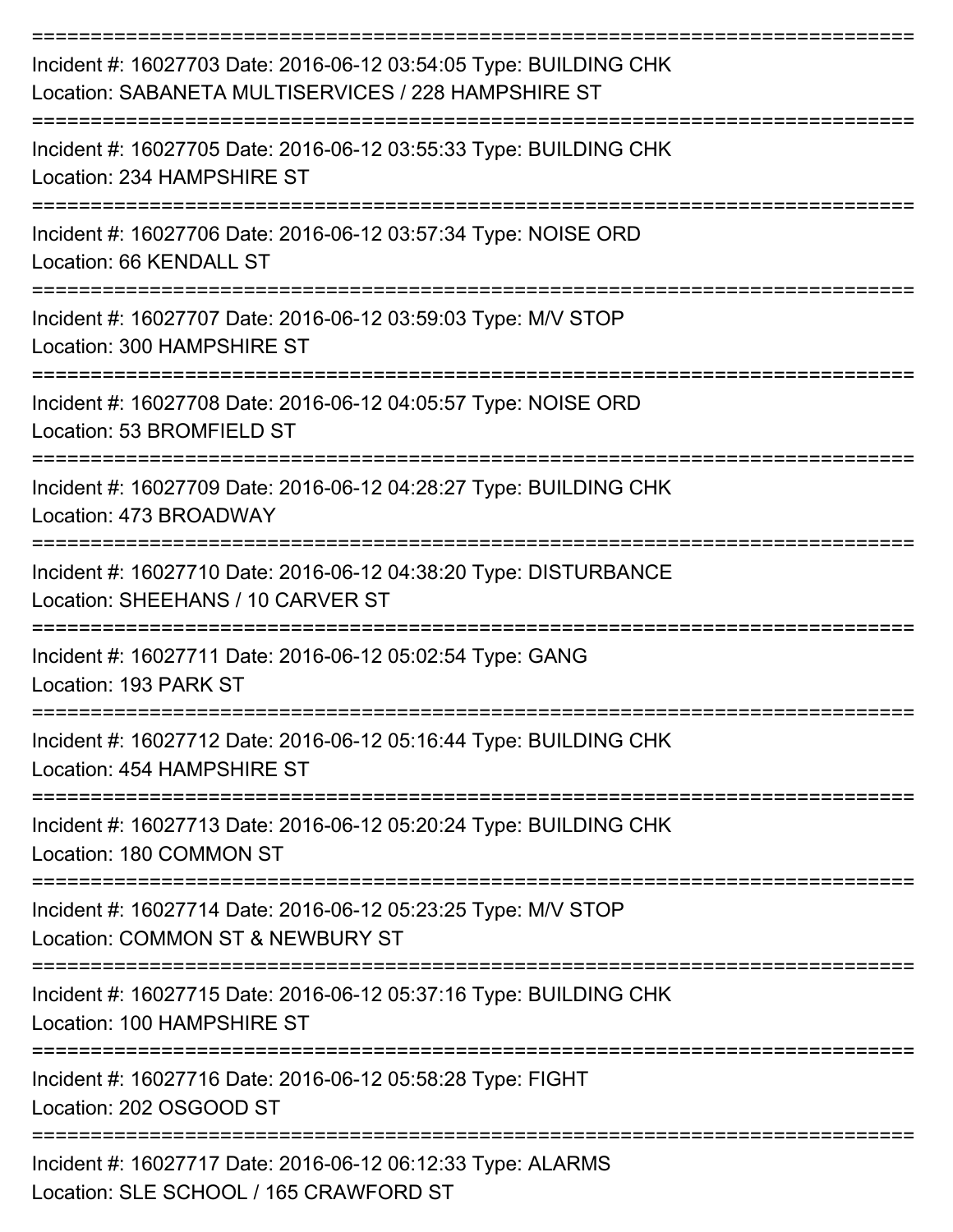| Incident #: 16027718 Date: 2016-06-12 06:14:49 Type: THREATS<br><b>Location: S UNION ST</b>                                                                      |
|------------------------------------------------------------------------------------------------------------------------------------------------------------------|
| ================================<br>Incident #: 16027719 Date: 2016-06-12 06:20:50 Type: DRUG VIO<br>Location: 349 ESSEX ST                                      |
| =================<br>Incident #: 16027720 Date: 2016-06-12 07:08:36 Type: WOMAN DOWN<br>Location: 50 BROADWAY                                                    |
| Incident #: 16027721 Date: 2016-06-12 07:10:19 Type: WARRANT SERVE<br>Location: PROBATION / 204 MT VERNON ST<br>:==============================                  |
| Incident #: 16027722 Date: 2016-06-12 07:48:13 Type: ASSSIT AMBULANC<br>Location: SPRUCE ST & MYRTLE ST                                                          |
| Incident #: 16027723 Date: 2016-06-12 07:59:03 Type: PARK & WALK<br>Location: 205 BROADWAY                                                                       |
| Incident #: 16027724 Date: 2016-06-12 07:59:37 Type: MISSING PERS<br>Location: 85 HIGH ST                                                                        |
| Incident #: 16027725 Date: 2016-06-12 08:35:40 Type: ALARM/BURG<br>Location: OLD HIGH SCHOOL / 233 HAVERHILL ST                                                  |
| Incident #: 16027727 Date: 2016-06-12 08:38:18 Type: DISORDERLY<br>Location: 32 POPLAR ST                                                                        |
| Incident #: 16027726 Date: 2016-06-12 08:38:52 Type: AUTO ACC/NO PI<br><b>Location: 37 NEWBURY ST</b>                                                            |
| Incident #: 16027730 Date: 2016-06-12 08:55:02 Type: SUICIDE ATTEMPT<br>Location: 252 S BROADWAY FL 3                                                            |
| --------------------<br>-----------------------------------<br>Incident #: 16027728 Date: 2016-06-12 08:55:25 Type: MISSING PERS<br>Location: 12 METHUEN ST FL 2 |
| Incident #: 16027729 Date: 2016-06-12 08:58:50 Type: B&E/PROG<br>Location: 340 LAWRENCE ST                                                                       |
| Incident #: 16027731 Date: 2016-06-12 09:00:28 Type: ALARMS<br>Location: SHIN SHIN ORIENTAL GROCERY / 603 S UNION ST                                             |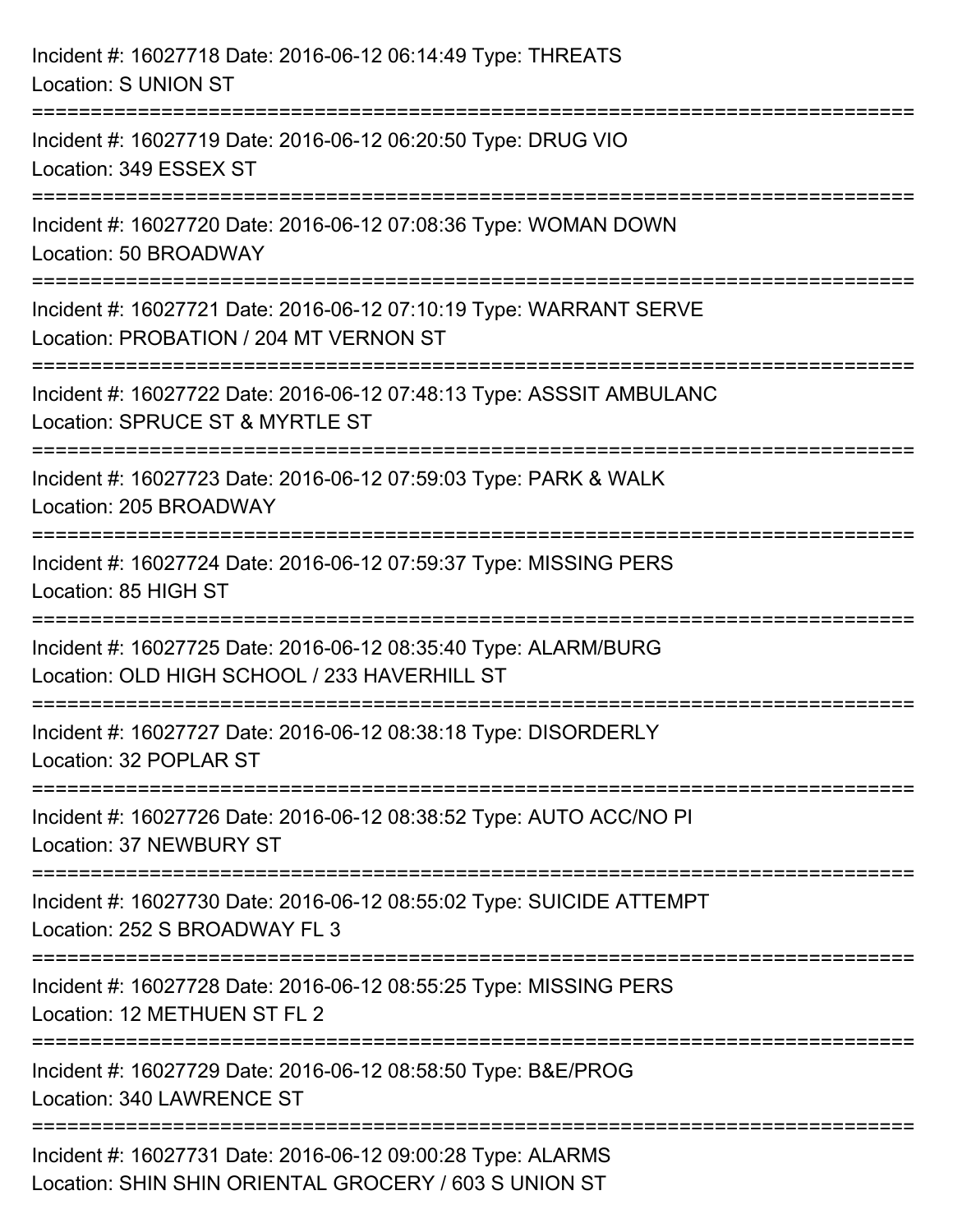| Incident #: 16027732 Date: 2016-06-12 09:11:22 Type: DISTURBANCE<br>Location: FERN ST & SARATOGA ST                              |
|----------------------------------------------------------------------------------------------------------------------------------|
| Incident #: 16027733 Date: 2016-06-12 09:44:46 Type: PARK & WALK<br>Location: BRADFORD ST & BROADWAY                             |
| Incident #: 16027734 Date: 2016-06-12 09:54:16 Type: ALARM/BURG<br>Location: LAWRENCE FAMILY DEVELOPMENT / 34 WEST ST            |
| Incident #: 16027735 Date: 2016-06-12 10:03:26 Type: UNWANTEDGUEST<br>Location: 348 HAVERHILL ST #APT A                          |
| Incident #: 16027736 Date: 2016-06-12 10:13:54 Type: ALARM/BURG<br>Location: GOOD SHEPARD / 412 HAMPSHIRE ST<br>================ |
| Incident #: 16027738 Date: 2016-06-12 10:28:17 Type: CK WELL BEING<br>Location: 54 NEWBURY ST                                    |
| Incident #: 16027737 Date: 2016-06-12 10:31:07 Type: PARK & WALK<br>Location: BRADFORD ST & BROADWAY<br>===============          |
| Incident #: 16027739 Date: 2016-06-12 10:42:02 Type: FIGHT<br>Location: 113 SPRINGFIELD ST                                       |
| Incident #: 16027740 Date: 2016-06-12 10:52:26 Type: DISTURBANCE<br>Location: 138 DRACUT ST FL 2NDFL                             |
| Incident #: 16027741 Date: 2016-06-12 11:02:57 Type: M/V STOP<br>Location: BRADFORD ST & BROADWAY                                |
| Incident #: 16027742 Date: 2016-06-12 11:04:19 Type: M/V STOP<br>Location: MCFARLIN CT & WATER ST                                |
| Incident #: 16027743 Date: 2016-06-12 11:05:15 Type: LARCENY/MV/PAST<br>Location: 344 LOWELL ST #1                               |
| Incident #: 16027744 Date: 2016-06-12 11:07:37 Type: B&E/PAST<br>Location: 10 EMBANKMENT RD FL 2                                 |
| Incident #: 16027745 Date: 2016-06-12 11:16:09 Type: M/V STOP<br>Location: FLORAL ST & PEARL ST                                  |

===========================================================================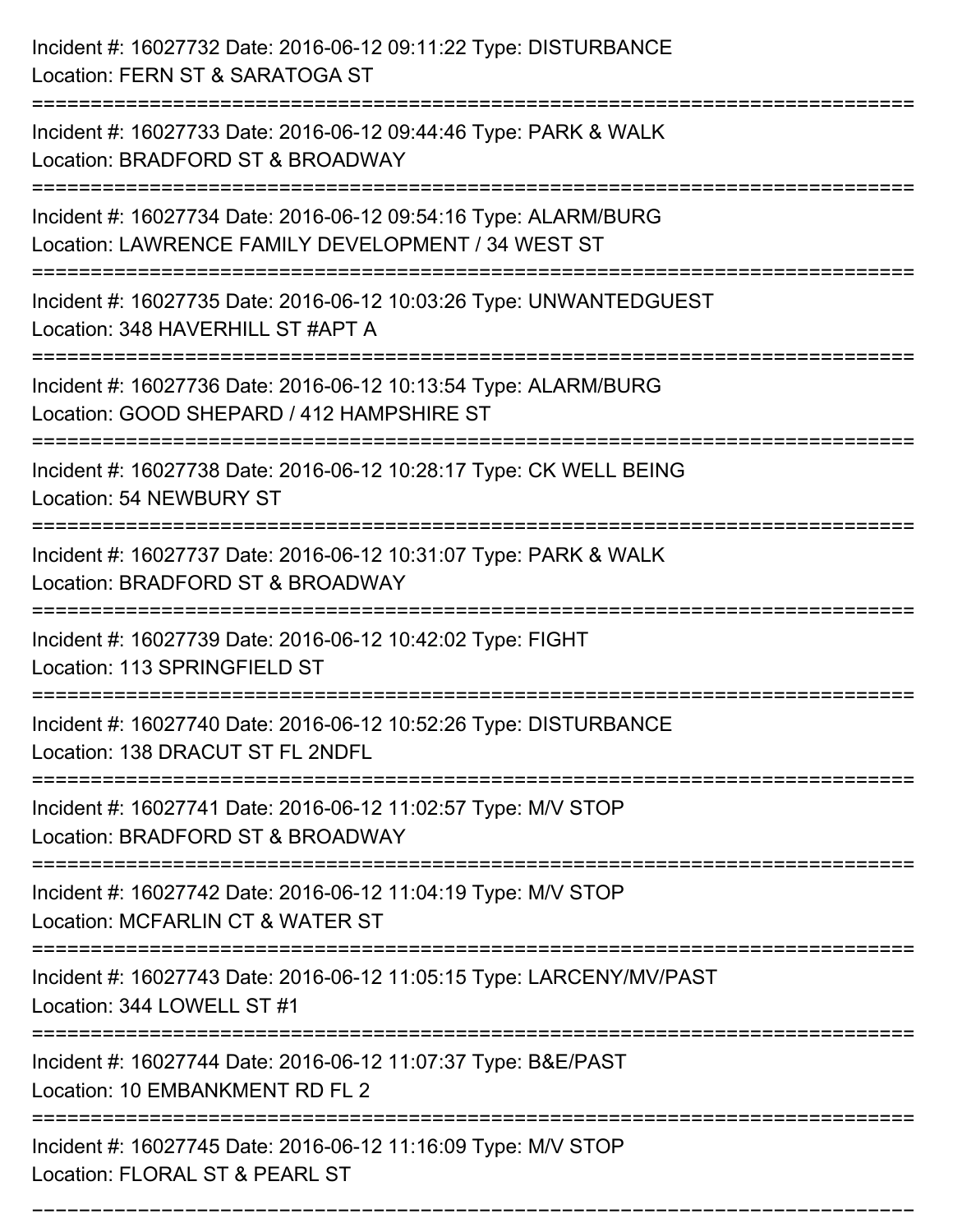| Incident #: 16027746 Date: 2016-06-12 11:24:22 Type: PARK & WALK<br>Location: BRADFORD ST & BROADWAY<br>-------------------            |
|----------------------------------------------------------------------------------------------------------------------------------------|
| Incident #: 16027747 Date: 2016-06-12 11:24:42 Type: TOW OF M/V<br>Location: SWEENEYS PACKAGE STORE / 90 ESSEX ST                      |
| Incident #: 16027748 Date: 2016-06-12 11:29:02 Type: MAL DAMAGE<br>Location: 138 DRACUT ST FL 2                                        |
| Incident #: 16027749 Date: 2016-06-12 11:39:17 Type: MV/BLOCKING<br>Location: 29 ROBINSON CT                                           |
| Incident #: 16027750 Date: 2016-06-12 11:46:20 Type: NOISE ORD<br>Location: 3 CONGRESS ST                                              |
| Incident #: 16027751 Date: 2016-06-12 11:48:57 Type: M/V STOP<br>Location: 82 WATER ST                                                 |
| Incident #: 16027752 Date: 2016-06-12 12:05:23 Type: M/V STOP<br>Location: HAMPSHIRE ST & HAVERHILL ST                                 |
| Incident #: 16027753 Date: 2016-06-12 12:19:27 Type: M/V STOP<br>Location: BRADFORD ST & BROADWAY                                      |
| Incident #: 16027754 Date: 2016-06-12 12:26:33 Type: ALARM/BURG<br>Location: OLD HIGH SCHOOL / 233 HAVERHILL ST                        |
| Incident #: 16027755 Date: 2016-06-12 12:44:48 Type: TOW OF M/V<br>Location: BROOK ST                                                  |
| ==================================<br>Incident #: 16027756 Date: 2016-06-12 13:00:36 Type: M/V STOP<br>Location: PEMBERTON PARK / null |
| Incident #: 16027757 Date: 2016-06-12 13:04:34 Type: M/V STOP<br>Location: S BROADWAY & SALEM ST                                       |
| Incident #: 16027758 Date: 2016-06-12 13:05:42 Type: M/V STOP<br>Location: 198 BROADWAY                                                |
| Incident #: 16027759 Date: 2016-06-12 13:06:17 Type: M/V STOP<br>Location: COMMON ST & NEWBURY ST                                      |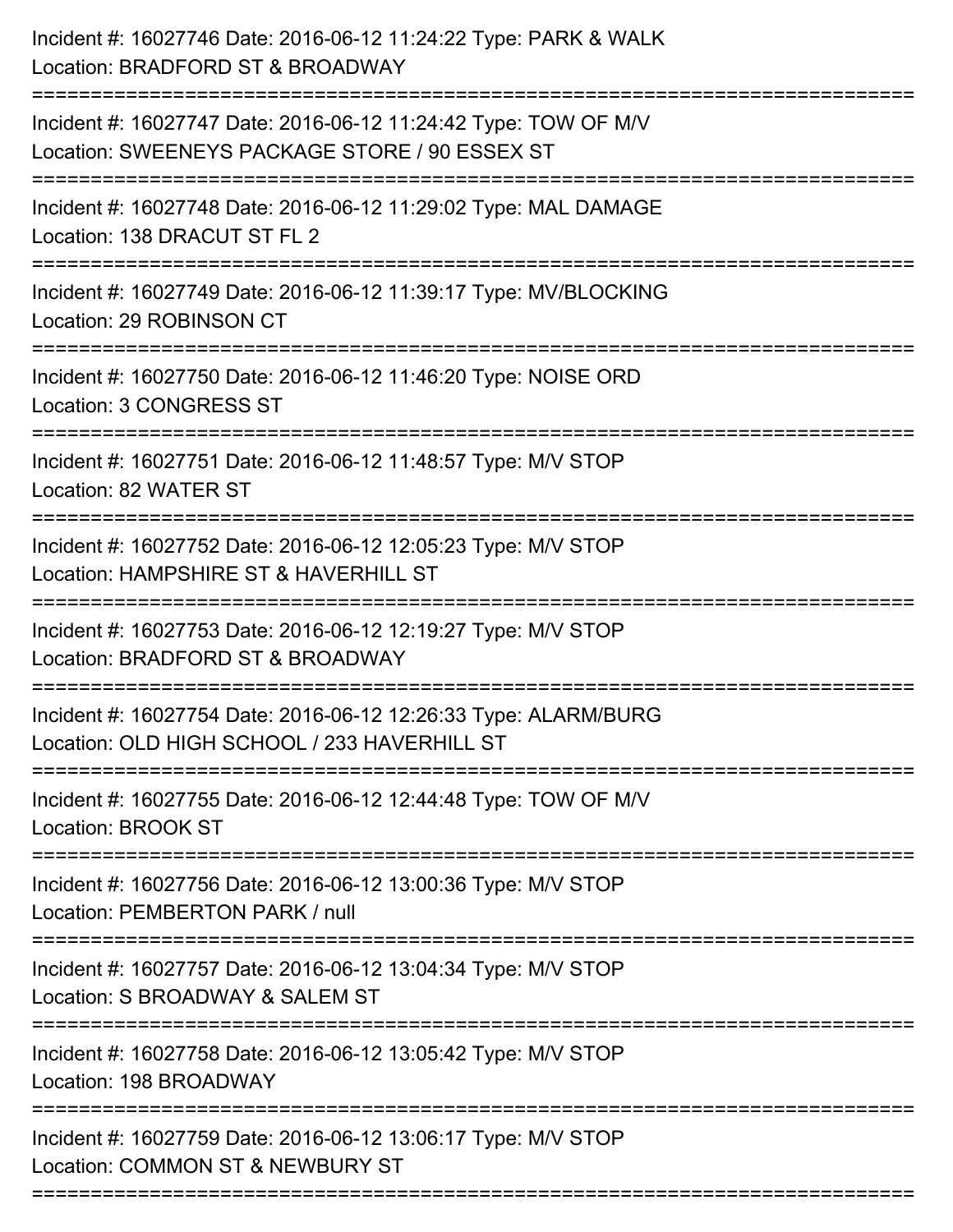Location: ANDOVER ST & S BROADWAY =========================================================================== Incident #: 16027763 Date: 2016-06-12 13:09:42 Type: ALARM/BURG Location: 581 ANDOVER ST =========================================================================== Incident #: 16027760 Date: 2016-06-12 13:09:43 Type: WIRE DOWN Location: 133 NEWTON ST =========================================================================== Incident #: 16027762 Date: 2016-06-12 13:10:52 Type: M/V STOP Location: LAWRENCE ST & PARK ST =========================================================================== Incident #: 16027764 Date: 2016-06-12 13:20:04 Type: M/V STOP Location: 561 HAMPSHIRE ST =========================================================================== Incident #: 16027765 Date: 2016-06-12 13:26:24 Type: ALARM/BURG Location: 6 PILGRIM RD =========================================================================== Incident #: 16027766 Date: 2016-06-12 13:48:49 Type: STOL/MV/PAS Location: 190 BAILEY ST =========================================================================== Incident #: 16027767 Date: 2016-06-12 13:59:09 Type: ALARM/BURG Location: LAWRENCE BOYS + GIRLS CLUB / 136 WATER ST =========================================================================== Incident #: 16027768 Date: 2016-06-12 14:07:07 Type: LOST PROPERTY Location: 250 CANAL ST #44 FL 4 =========================================================================== Incident #: 16027769 Date: 2016-06-12 14:22:00 Type: NOISE ORD Location: MARKET ST & PARKER ST =========================================================================== Incident #: 16027770 Date: 2016-06-12 14:23:37 Type: ALARM/BURG Location: DUNKIN / 579 ANDOVER ST =========================================================================== Incident #: 16027771 Date: 2016-06-12 14:35:49 Type: HIT & RUN M/V Location: 456 LOWELL ST =========================================================================== Incident #: 16027772 Date: 2016-06-12 14:56:01 Type: ALARM/BURG Location: CITY HALL / 200 COMMON ST =========================================================================== Incident #: 16027775 Date: 2016-06-12 14:58:36 Type: FRAUD Location: 90 LOWELL ST ===========================================================================

Incident #: 16027773 Date: 2016 06 12 15:00:20 Type: ALARM/BANK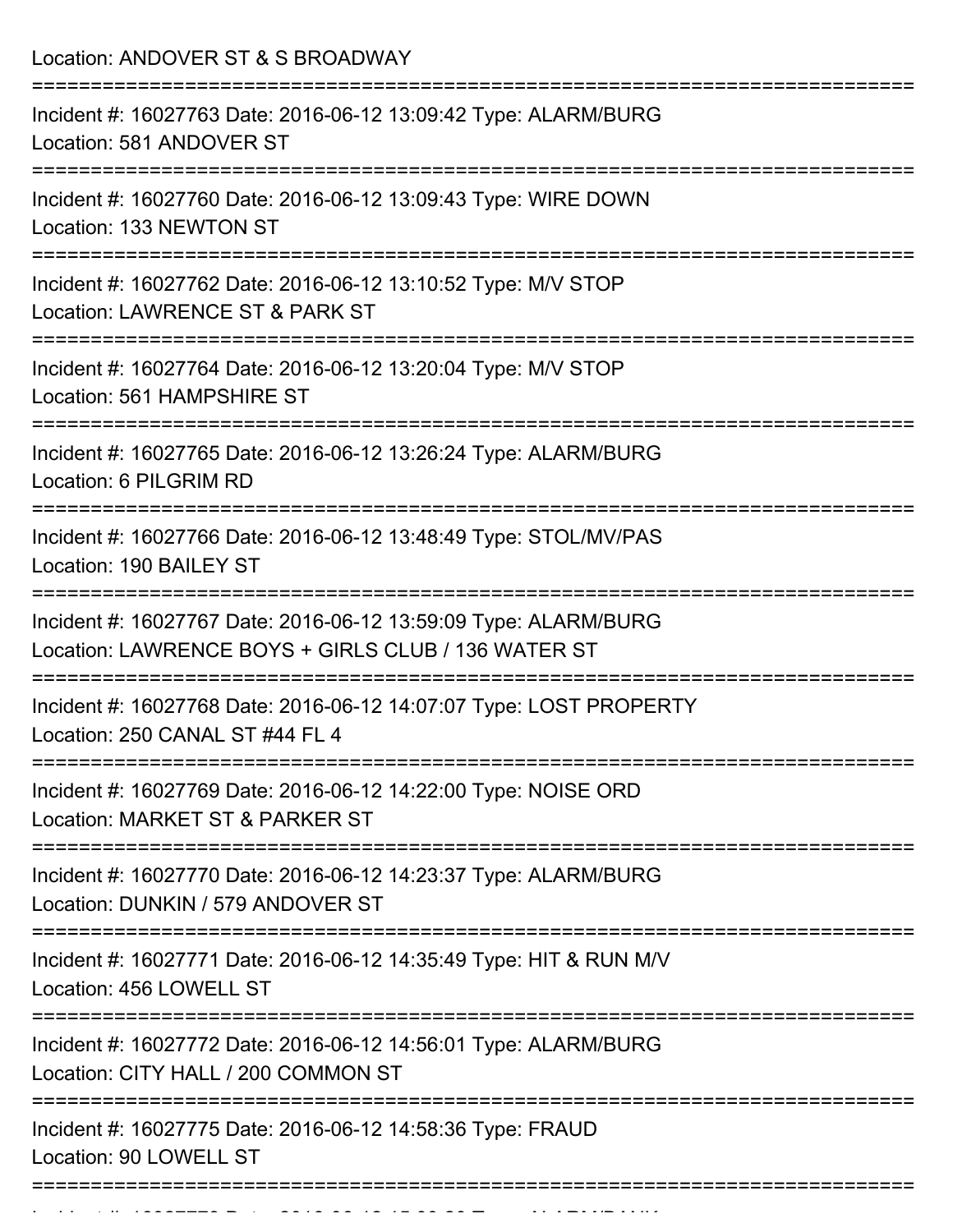Location: 257 ESSEX ST

| Incident #: 16027774 Date: 2016-06-12 15:03:41 Type: ALARM/HOLD<br>Location: TMOBILE / 73 WINTHROP AV                        |
|------------------------------------------------------------------------------------------------------------------------------|
| Incident #: 16027776 Date: 2016-06-12 15:17:27 Type: SUS PERS/MV<br>Location: 73 BUTLER ST                                   |
| Incident #: 16027777 Date: 2016-06-12 15:18:06 Type: SUS PERS/MV<br>Location: 205 BROADWAY                                   |
| Incident #: 16027778 Date: 2016-06-12 15:29:56 Type: VIO 209A<br>Location: 157 SALEM ST                                      |
| Incident #: 16027779 Date: 2016-06-12 15:33:17 Type: ANIMAL COMPL<br><b>Location: BROMFIELD ST</b>                           |
| Incident #: 16027782 Date: 2016-06-12 15:47:30 Type: SUS PERS/MV<br>Location: HIGH ST                                        |
| -------------------------------<br>Incident #: 16027780 Date: 2016-06-12 15:51:34 Type: TOW OF M/V<br>Location: 135 FERRY ST |
| Incident #: 16027781 Date: 2016-06-12 15:53:10 Type: SUS PERS/MV<br>Location: BROADWAY & HAVERHILL ST                        |
| Incident #: 16027783 Date: 2016-06-12 15:55:16 Type: DOMESTIC/PROG<br>Location: 292 HOWARD ST                                |
| Incident #: 16027784 Date: 2016-06-12 15:56:07 Type: DISTURBANCE<br>Location: 248 HIGH ST                                    |
| Incident #: 16027785 Date: 2016-06-12 16:34:56 Type: ALARM/BURG<br>Location: ROCKY CLUB / 11 TRINITY ST                      |
| Incident #: 16027786 Date: 2016-06-12 16:37:42 Type: ALARM/BURG<br>Location: OLD HIGH SCHOOL / 233 HAVERHILL ST              |
| Incident #: 16027787 Date: 2016-06-12 16:38:59 Type: CK WELL BEING<br>Location: 12 METHUEN ST                                |
|                                                                                                                              |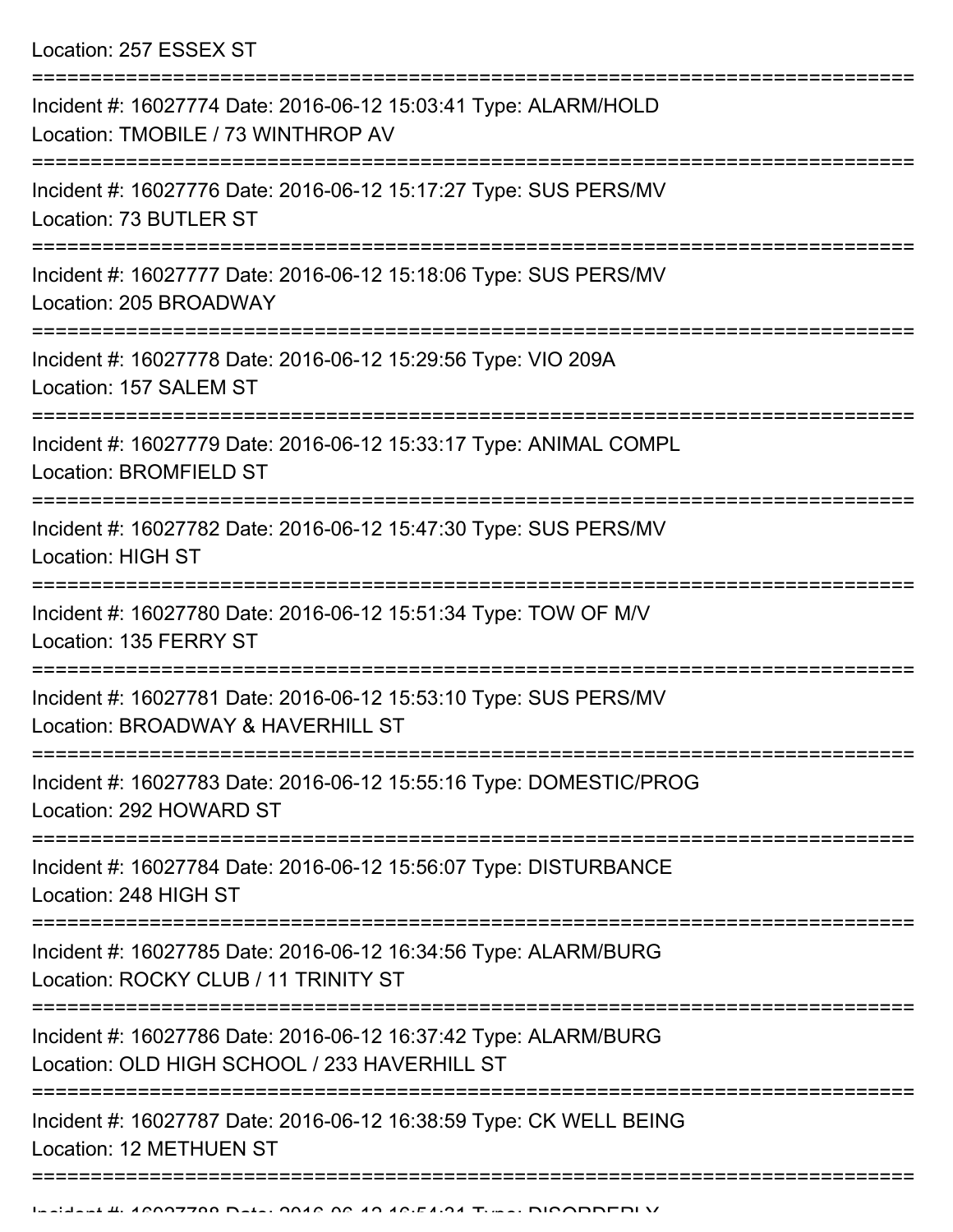Location: 27 BOEHM ST

=========================================================================== Incident #: 16027789 Date: 2016-06-12 17:10:18 Type: NOISE ORD Location: COPA LOUNGE / 1 MILL ST =========================================================================== Incident #: 16027790 Date: 2016-06-12 17:13:45 Type: NOISE ORD Location: 32 BROMFIELD ST =========================================================================== Incident #: 16027791 Date: 2016-06-12 17:21:55 Type: HIT & RUN M/V Location: 189 WEST ST =========================================================================== Incident #: 16027792 Date: 2016-06-12 17:31:14 Type: MISSING PERS Location: 175 ABBOTT ST =========================================================================== Incident #: 16027793 Date: 2016-06-12 17:47:55 Type: ALARM/BURG Location: SALEM AUTO SALES / 8 CARVER ST =========================================================================== Incident #: 16027794 Date: 2016-06-12 18:00:05 Type: NOISE ORD Location: ELM ST & LINCOLN CT =========================================================================== Incident #: 16027795 Date: 2016-06-12 18:11:45 Type: NOISE ORD Location: 101 HIGH ST =========================================================================== Incident #: 16027796 Date: 2016-06-12 18:21:46 Type: NOISE ORD Location: AMES ST & TEXAS AV =========================================================================== Incident #: 16027797 Date: 2016-06-12 18:27:48 Type: GENERAL SERV Location: 3 DURSO AV =========================================================================== Incident #: 16027798 Date: 2016-06-12 18:29:27 Type: M/V STOP Location: CANAL ST & UNION ST =========================================================================== Incident #: 16027799 Date: 2016-06-12 18:32:46 Type: M/V STOP Location: 12 METHUEN ST =========================================================================== Incident #: 16027800 Date: 2016-06-12 18:36:51 Type: M/V STOP Location: MERRIMACK ST & PARKER ST =========================================================================== Incident #: 16027802 Date: 2016-06-12 18:36:59 Type: SUS PERS/MV Location: 321 F HAVERHILL ST =========================================================================== Incident #: 16027801 Date: 2016-06-12 18:38:14 Type: MV/BLOCKING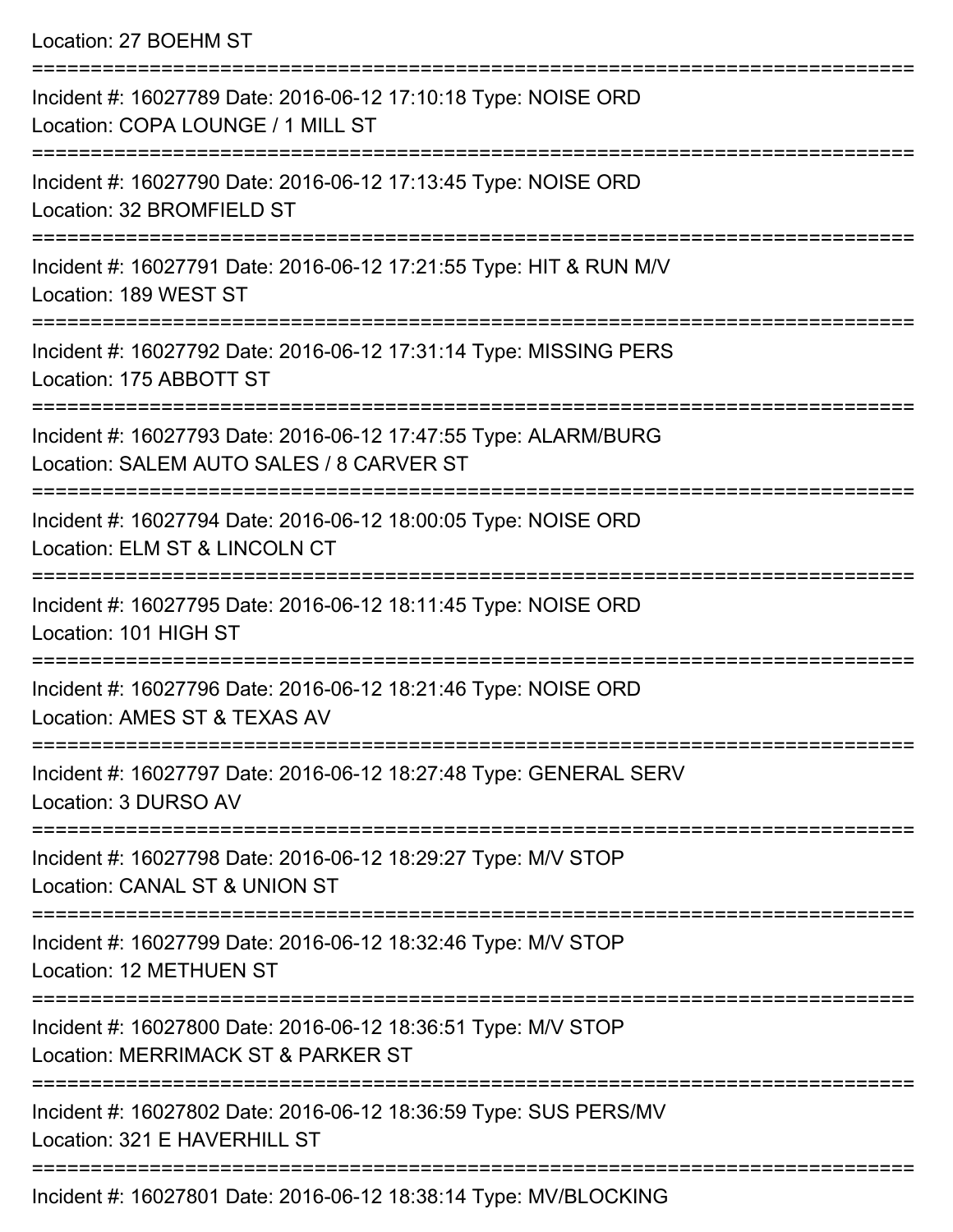| Incident #: 16027803 Date: 2016-06-12 18:46:09 Type: WOMAN DOWN<br><b>Location: WEST ST</b>                                |
|----------------------------------------------------------------------------------------------------------------------------|
| Incident #: 16027804 Date: 2016-06-12 18:48:20 Type: AUTO ACC/PED<br>Location: 542 HAMPSHIRE ST                            |
| Incident #: 16027805 Date: 2016-06-12 18:55:21 Type: NOISE ORD<br>Location: 6 PLATT CT                                     |
| Incident #: 16027806 Date: 2016-06-12 18:56:10 Type: SUS PERS/MV<br>Location: 141 MAY ST                                   |
| Incident #: 16027807 Date: 2016-06-12 19:13:23 Type: DISTURBANCE<br>Location: DUNKIN DONUTS / 226 WINTHROP AV              |
| Incident #: 16027808 Date: 2016-06-12 19:18:14 Type: M/V STOP<br>Location: 85 MANCHESTER ST                                |
| Incident #: 16027809 Date: 2016-06-12 19:33:02 Type: EXTRA SURVEIL<br>Location: AVON ST & BELMONT ST                       |
| Incident #: 16027810 Date: 2016-06-12 19:34:51 Type: ALARM/BURG<br>Location: RESD; CARLOS MUNIZ 978-975-2637 / 21 ROYAL ST |
| Incident #: 16027811 Date: 2016-06-12 19:39:18 Type: NOISE ORD<br>Location: 101 HIGH ST                                    |
| Incident #: 16027812 Date: 2016-06-12 19:45:01 Type: NOISE ORD<br>Location: 58 SALEM ST                                    |
| Incident #: 16027813 Date: 2016-06-12 19:48:58 Type: M/V STOP<br>Location: ALBION ST & AVON ST                             |
| Incident #: 16027814 Date: 2016-06-12 19:52:31 Type: M/V STOP<br><b>Location: NEWBURY ST</b>                               |
| Incident #: 16027815 Date: 2016-06-12 19:53:36 Type: DOMESTIC/PROG<br>Location: 270 CANAL ST #223 FL 2                     |
| =================<br>Incident #: 16027816 Date: 2016-06-12 19:55:07 Type: M/V STOP                                         |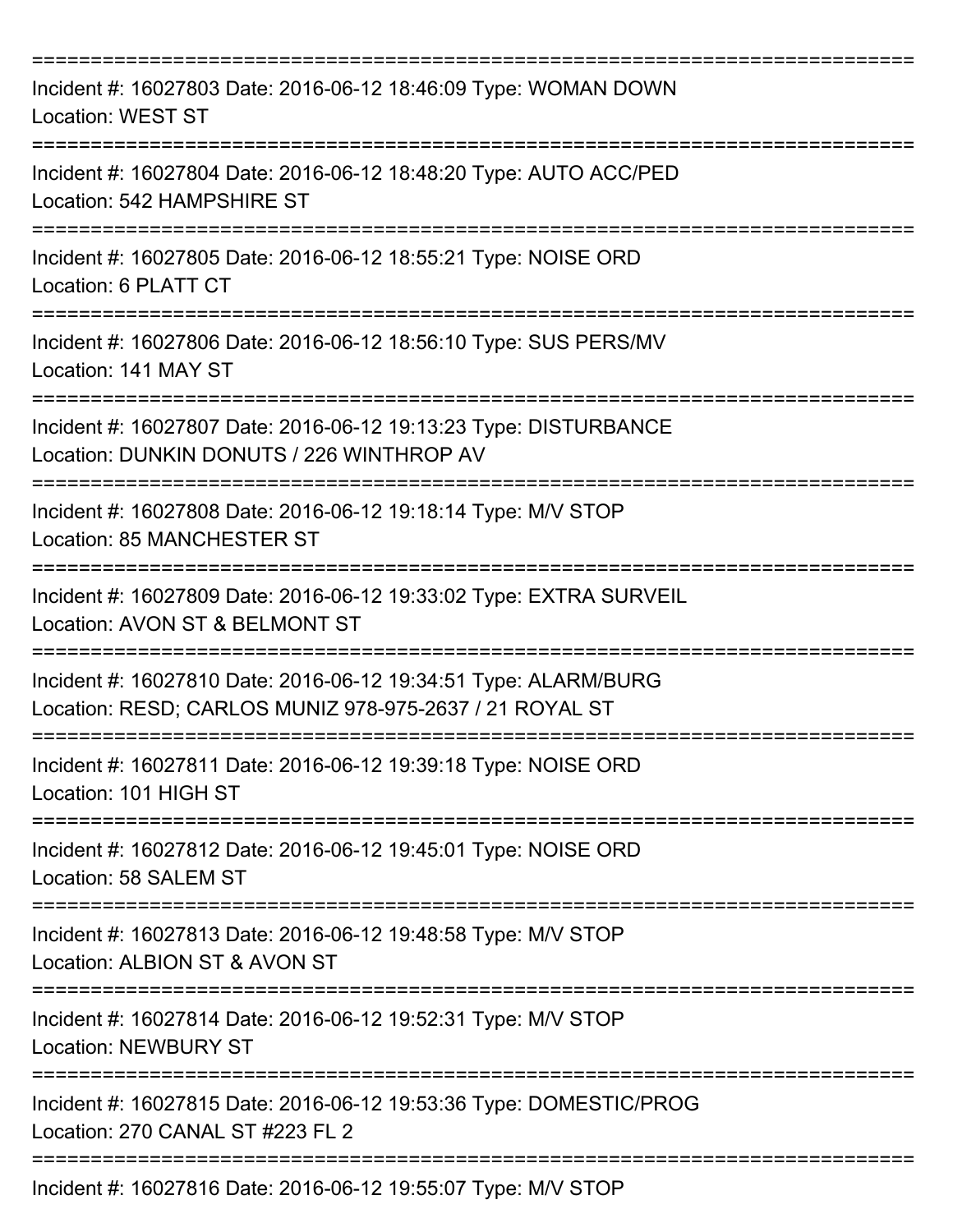| Incident #: 16027817 Date: 2016-06-12 20:18:38 Type: DOMESTIC/PROG<br>Location: 270 CANAL ST #2 FL 233          |
|-----------------------------------------------------------------------------------------------------------------|
| Incident #: 16027818 Date: 2016-06-12 20:31:14 Type: DISTURBANCE<br>Location: CROSS ST & BROADWAY ST            |
| Incident #: 16027819 Date: 2016-06-12 20:38:21 Type: DOMESTIC/PROG<br>Location: 50 BROADWAY                     |
| Incident #: 16027820 Date: 2016-06-12 20:51:52 Type: GENERAL SERV<br>Location: E HAVERHILL ST & SARGENT ST      |
| Incident #: 16027821 Date: 2016-06-12 20:53:12 Type: ALARM/BURG<br>Location: 33 HAMLET ST                       |
| Incident #: 16027822 Date: 2016-06-12 20:54:16 Type: FIRE<br>Location: 2 SYLVESTER ST                           |
| Incident #: 16027823 Date: 2016-06-12 20:55:56 Type: ALARM/BURG<br>Location: CHILD CARE CENTER / 581 ANDOVER ST |
| Incident #: 16027824 Date: 2016-06-12 21:03:39 Type: NOTIFICATION<br>Location: 9 FULTON ST #2                   |
| Incident #: 16027825 Date: 2016-06-12 21:07:06 Type: NOISE ORD<br>Location: ELM ST & LINCOLN CT                 |
| Incident #: 16027826 Date: 2016-06-12 21:16:17 Type: DK (DRUNK)<br>Location: 27 ROBINSON CT                     |
| Incident #: 16027827 Date: 2016-06-12 21:21:47 Type: AUTO ACC/NO PI<br>Location: 89 E HAVERHILL ST              |
| Incident #: 16027828 Date: 2016-06-12 21:32:58 Type: INVESTIGATION<br><b>Location: MUSEUM SQUARE GARAGE</b>     |
| Incident #: 16027829 Date: 2016-06-12 21:35:30 Type: M/V STOP<br>Location: 425 MARKET ST                        |
| Incident #: 16027830 Date: 2016-06-12 21:40:06 Type: MEDIC SUPPORT                                              |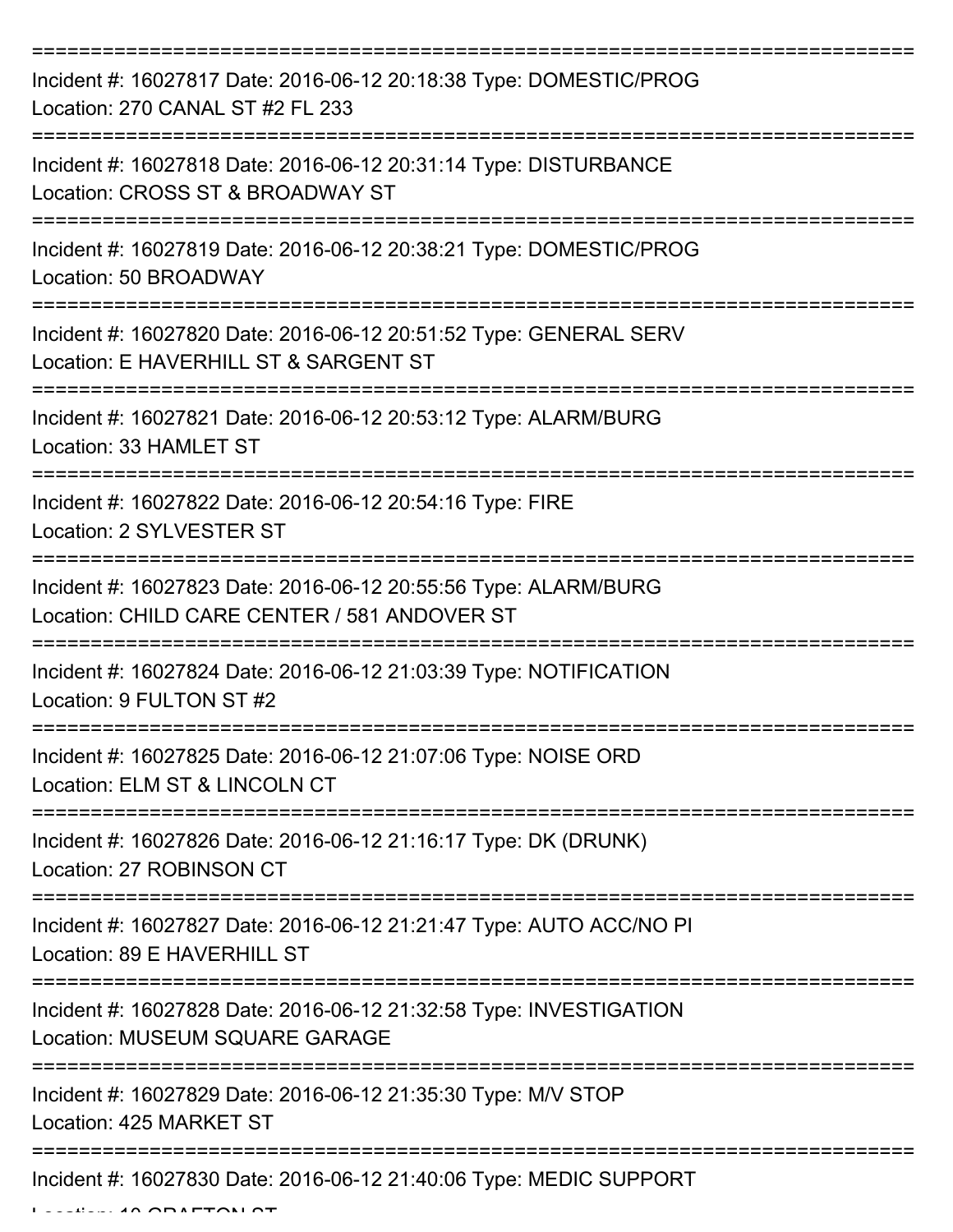| Incident #: 16027831 Date: 2016-06-12 21:47:41 Type: ALARM/BURG<br>Location: ESTRELLA MARKET / 155 ARLINGTON ST                 |
|---------------------------------------------------------------------------------------------------------------------------------|
| Incident #: 16027833 Date: 2016-06-12 21:52:08 Type: ALARM/BURG<br>Location: MERRIMACK PROPERTY OF RIVERWALK / 280 MERRIMACK ST |
| Incident #: 16027832 Date: 2016-06-12 21:52:14 Type: UNWANTEDGUEST<br>Location: 259 ANDOVER ST                                  |
| Incident #: 16027835 Date: 2016-06-12 22:27:19 Type: M/V STOP<br>Location: AMESBURY ST & CANAL ST                               |
| Incident #: 16027836 Date: 2016-06-12 22:31:50 Type: B&E/PAST<br>Location: 29 WILMOT ST FL 2                                    |
| Incident #: 16027837 Date: 2016-06-12 22:50:28 Type: M/V STOP<br>Location: 425 MARKET ST                                        |
| Incident #: 16027838 Date: 2016-06-12 22:59:38 Type: NOISE ORD<br><b>Location: ALDEN CT</b>                                     |
| Incident #: 16027839 Date: 2016-06-12 23:00:14 Type: SUS PERS/MV<br><b>Location: LINCOLN CT</b>                                 |
| Incident #: 16027840 Date: 2016-06-12 23:09:41 Type: DISTURBANCE<br>Location: 61 BRADFORD ST                                    |
| -------------<br>Incident #: 16027841 Date: 2016-06-12 23:16:47 Type: ALARM/BURG<br>Location: 280 MERRIMACK ST FL 2/3           |
| Incident #: 16027842 Date: 2016-06-12 23:22:08 Type: ALARM/BURG<br>Location: BROTHERS PIZZA / 145 LAWRENCE ST                   |
| Incident #: 16027843 Date: 2016-06-12 23:25:00 Type: NOISE ORD<br>Location: 130 HIGH ST                                         |
| Incident #: 16027844 Date: 2016-06-12 23:34:24 Type: SUS PERS/MV<br>Location: 250 CANAL ST                                      |
| Incident #: 16027845 Date: 2016-06-12 23:54:51 Type: DOMESTIC/PROG                                                              |

Location: 46 BENNINGTON ST FL 3